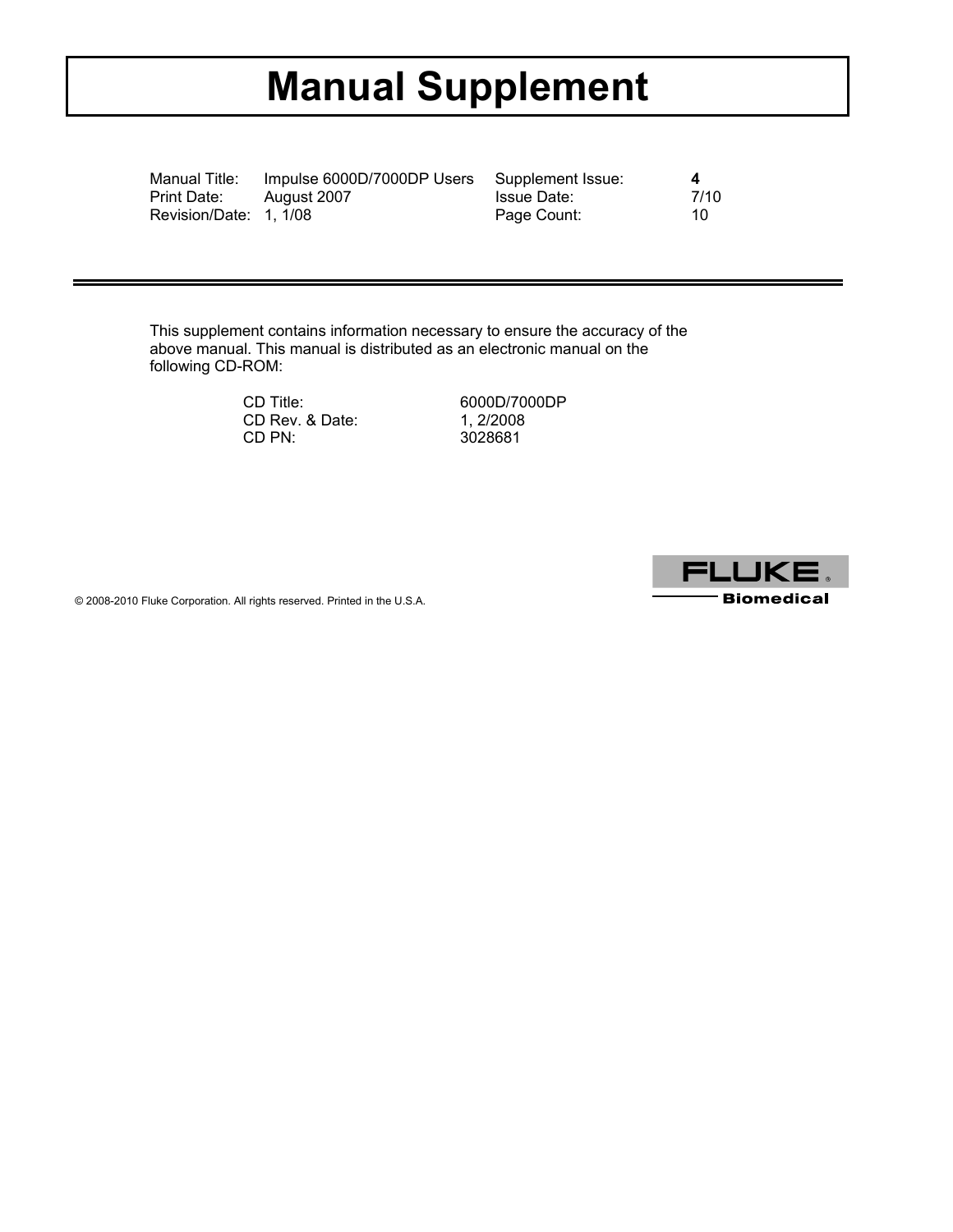## **Change #1, 46470, 46697, 47714, 48007, 49680**

Replace pages 31 through 35, with the following:

#### *Defibrillator Analyzer Specifications*

#### *Energy Output Measurement*

**Compatible Defibrillator Waveshapes** ................ Lown, Edmark, Trapezoidal, DC Bi-phasic, and AC Pulsed Bi-phasic

#### *Note*

*AC Pulsed Biphasic waveform has not been approved in the United States.* 

**Autoranged Measurement**.................................... 0.1 to 600 J

#### **Accuracy**

#### *Note*

*For Pulsed Bi-Phasic defibrillator, specified accuracy is*  $\pm$ (1.5 % of reading + 0.3 J) on both ranges.

#### **Load resistance**

| Pulse width |  |
|-------------|--|
|             |  |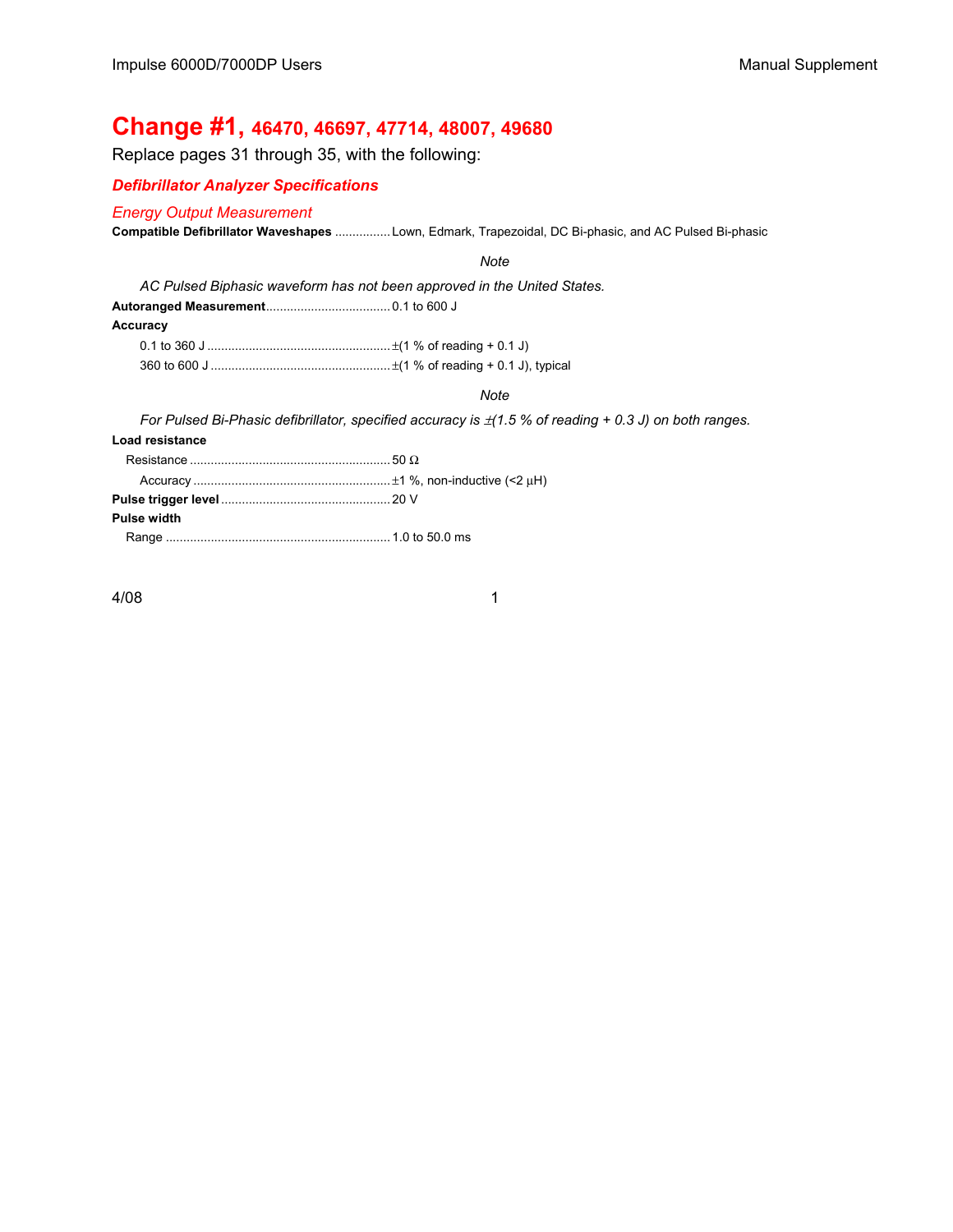| Voltage                                         |  |
|-------------------------------------------------|--|
|                                                 |  |
|                                                 |  |
| <b>Current</b>                                  |  |
|                                                 |  |
|                                                 |  |
| Tilt (biphasic and pulsed biphasic)             |  |
|                                                 |  |
|                                                 |  |
| Interphase delay (biphasic and pulsed biphasic) |  |
|                                                 |  |
|                                                 |  |
| Frequency (pulsed biphasic only)                |  |
|                                                 |  |
|                                                 |  |
| Duty cycle (pulse biphasic only)                |  |
|                                                 |  |
|                                                 |  |
|                                                 |  |
|                                                 |  |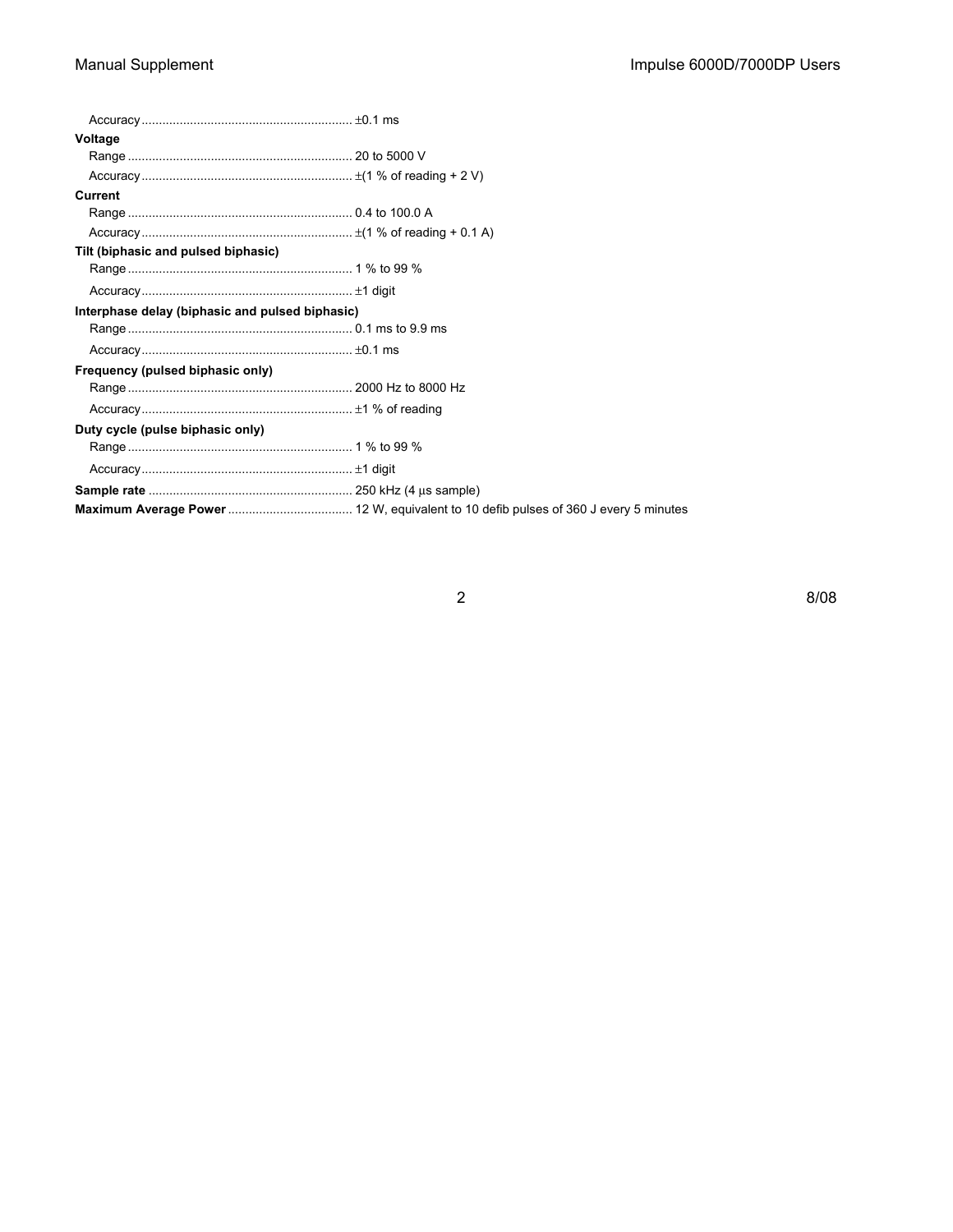### Impulse 6000D/7000DP Users Manual Supplement

#### **Scope Output**

| Waveform Playback                                          |                               |
|------------------------------------------------------------|-------------------------------|
|                                                            |                               |
|                                                            |                               |
|                                                            |                               |
| <b>Charge Time Measurement</b>                             |                               |
|                                                            |                               |
|                                                            |                               |
| <b>Synchronization Test (Elective Cardioversion)</b>       |                               |
| Delay Time Measurement                                     |                               |
|                                                            |                               |
|                                                            | ms following the R-wave peak. |
|                                                            |                               |
|                                                            |                               |
| <b>ECG waves</b>                                           |                               |
| Normal Sinus Rhythm (NSR) 10 to 180 (by 1) BPM             |                               |
|                                                            |                               |
| Monomorphic Ventricular Tachycardia  120 to 240 (by 5) BPM |                               |
|                                                            |                               |
| <b>Automated Defibrillator Test ECG Waves</b>              |                               |

Normal Sinus ...................................................... 10 to 300 (by 1) BPM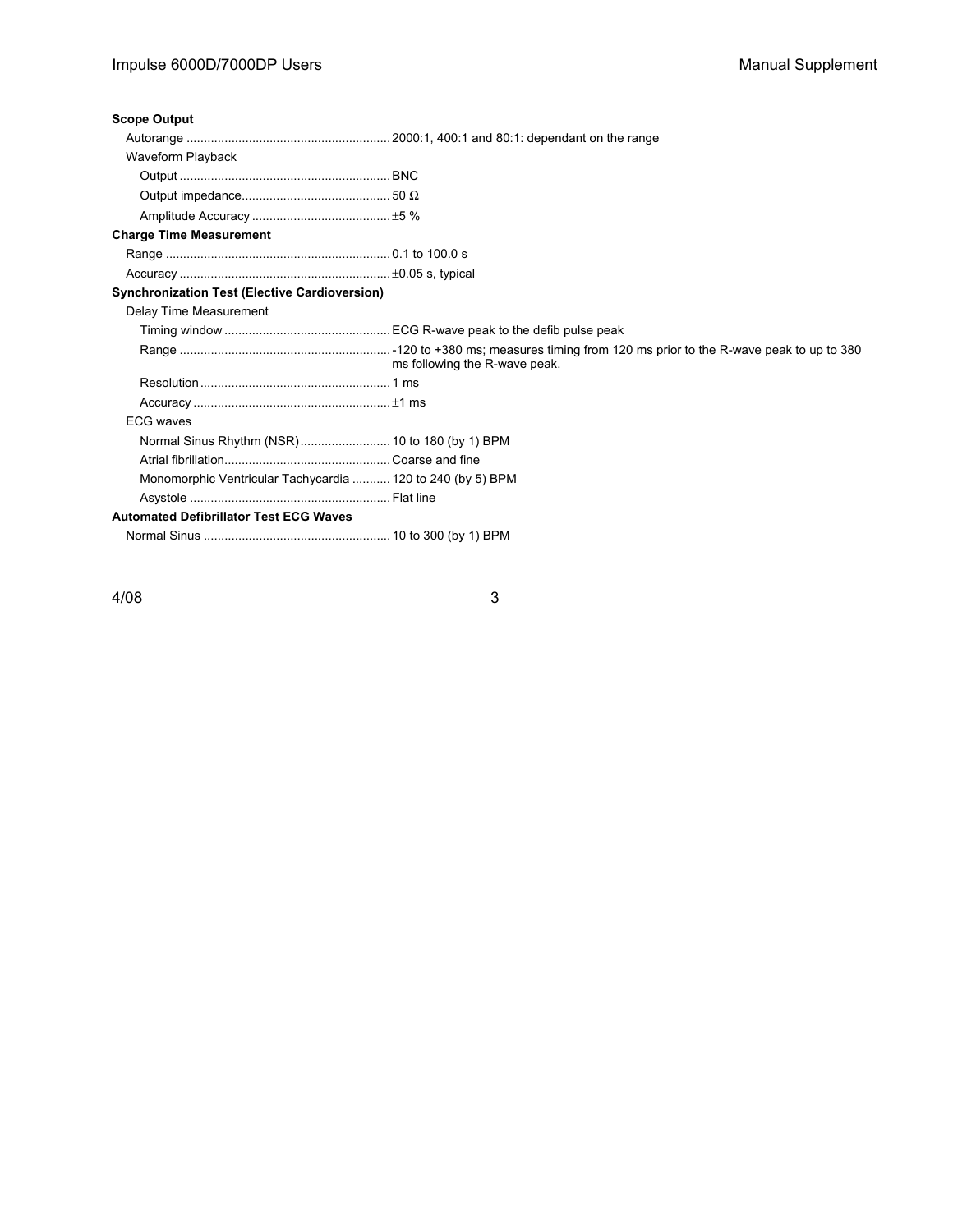| Monomorphic Ventricular Tachycardia  120 to 300 (by 5) BPM |  |
|------------------------------------------------------------|--|
|                                                            |  |
|                                                            |  |
| ECG Waves                                                  |  |

#### **ECG General**

| <b>ECG Amplitudes</b>                                     |                          |
|-----------------------------------------------------------|--------------------------|
|                                                           |                          |
|                                                           |                          |
|                                                           | $0.5$ to 5.0 (by 0.5) mV |
| Accuracy (All Performance waves and Normal Sinus R waves) |                          |
|                                                           |                          |

Amplitude of ECG signals relative to amplitude setting (in percent)

Lead II reference

Performance waves and R wave detection

| $\textcolor{red}{\textsf{lead}}$ # |      |       |      | $\overline{14}$ | $\overline{\phantom{a}}$<br>∼<br>- - | $\sqrt{2}$<br>ں | V4    | V5    | V6    |
|------------------------------------|------|-------|------|-----------------|--------------------------------------|-----------------|-------|-------|-------|
| Ref.<br>Amp.                       | 70 % | 100 % | 30 % | %<br>100        | 100 %                                | 100 %           | 100 % | 100 % | 100 % |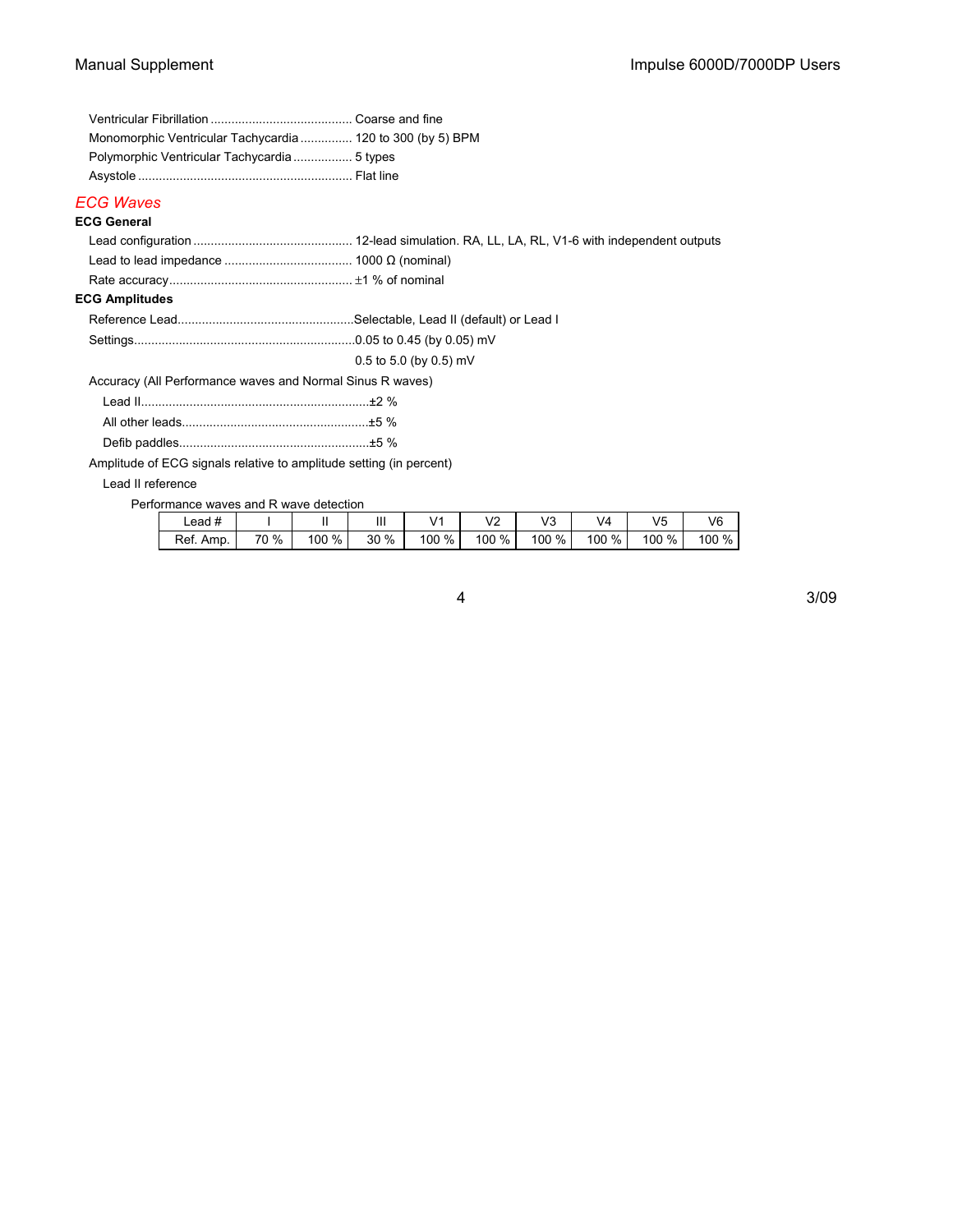#### Normal Sinus waves

| ∟ead #    |      |       | Ш    | $\overline{14}$<br>v | $\sqrt{2}$ | VЗ    | V4    | V5    | V6   |
|-----------|------|-------|------|----------------------|------------|-------|-------|-------|------|
| Ref. Amp. | 70 % | 100 % | 30 % | 24 %                 | 48 %       | 100 % | 120 % | 112 % | 80 % |

Lead I reference

#### Performance waves and R wave detection

| $\overline{u}$<br>∟ead # |       |          | Ш    | $\sqrt{4}$ | $\sqrt{2}$ | $\sqrt{2}$<br>◡ | V4    | √5    | V6    |
|--------------------------|-------|----------|------|------------|------------|-----------------|-------|-------|-------|
| Ref.<br>Amp.             | 100 % | %<br>150 | 50 % | 100 %      | 100 %      | 100 %           | 100 % | 100 % | 100 % |

#### Normal Sinus waves

| ∟ead #    |       |       | Ш       | V <sub>1</sub> | $\sqrt{2}$ | V3<br>≀∿ | V4    | V5    | V6   |
|-----------|-------|-------|---------|----------------|------------|----------|-------|-------|------|
| Ref. Amp. | 100 % | 150 % | %<br>50 | 24 %           | 48 %       | 100 %    | 120 % | 112 % | 80 % |

#### **ECG Normal Sinus**

Rates................................................................... 10 to 360 (by 1) BPM

#### **ECG High Level Output (BNC Jack)**

#### Amplitude

#### **ECG on Defibrillator Input Load**

Same as the LEAD II amplitude but limited to  $\pm 4$  mV

#### **ECG Performance Waves**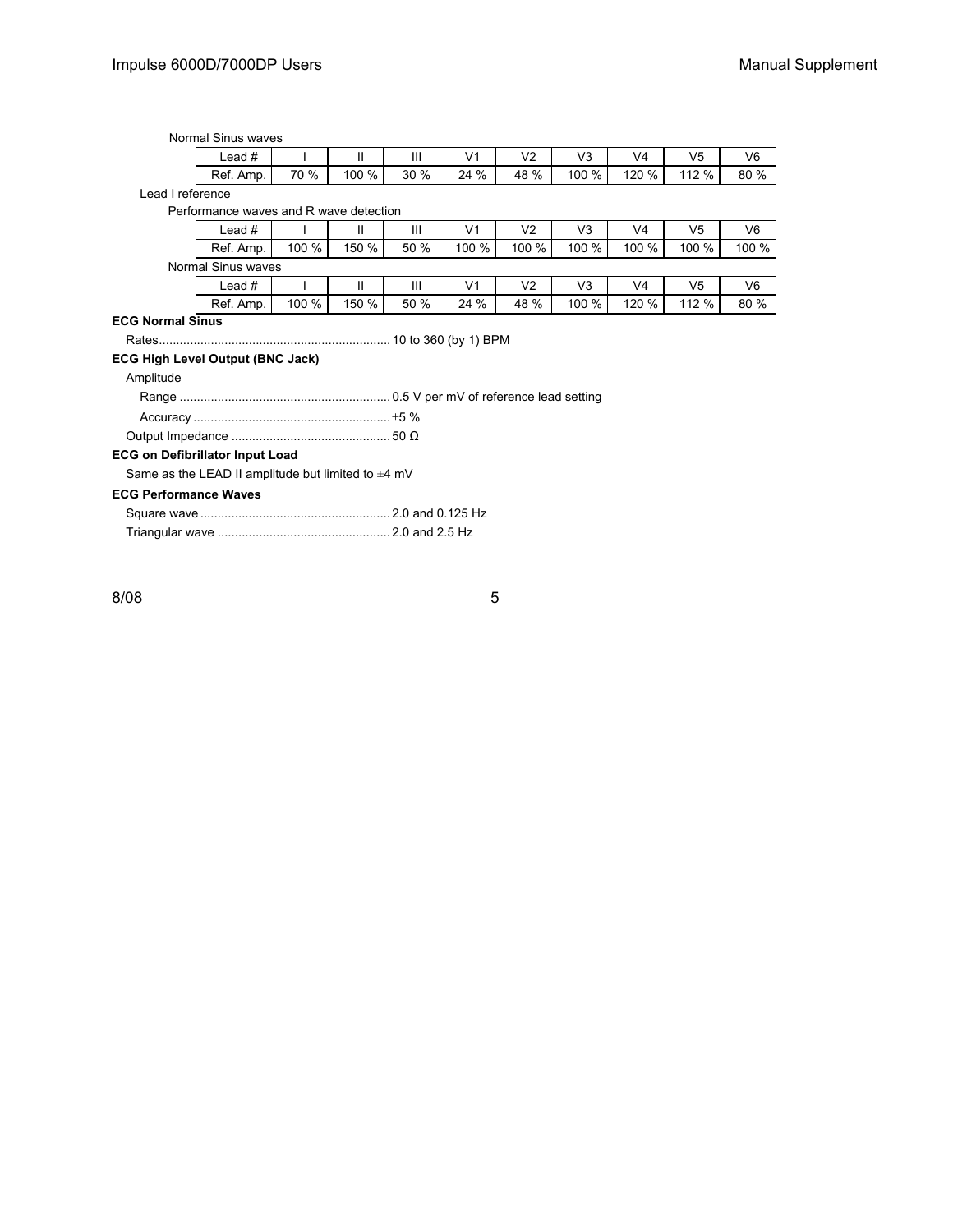| <b>R-Wave Detection</b>                   |                          |
|-------------------------------------------|--------------------------|
|                                           |                          |
|                                           | $0.5$ to 5.0 (by 0.5) mV |
|                                           |                          |
|                                           |                          |
|                                           |                          |
| <b>Noise Immunity</b>                     |                          |
|                                           |                          |
|                                           |                          |
| Amplitude                                 |                          |
|                                           |                          |
|                                           |                          |
| <b>Transvenous Pacer Pulse Simulation</b> |                          |
| Widths                                    |                          |
|                                           |                          |
|                                           |                          |
| Amplitude                                 |                          |
|                                           | $±700$ mV                |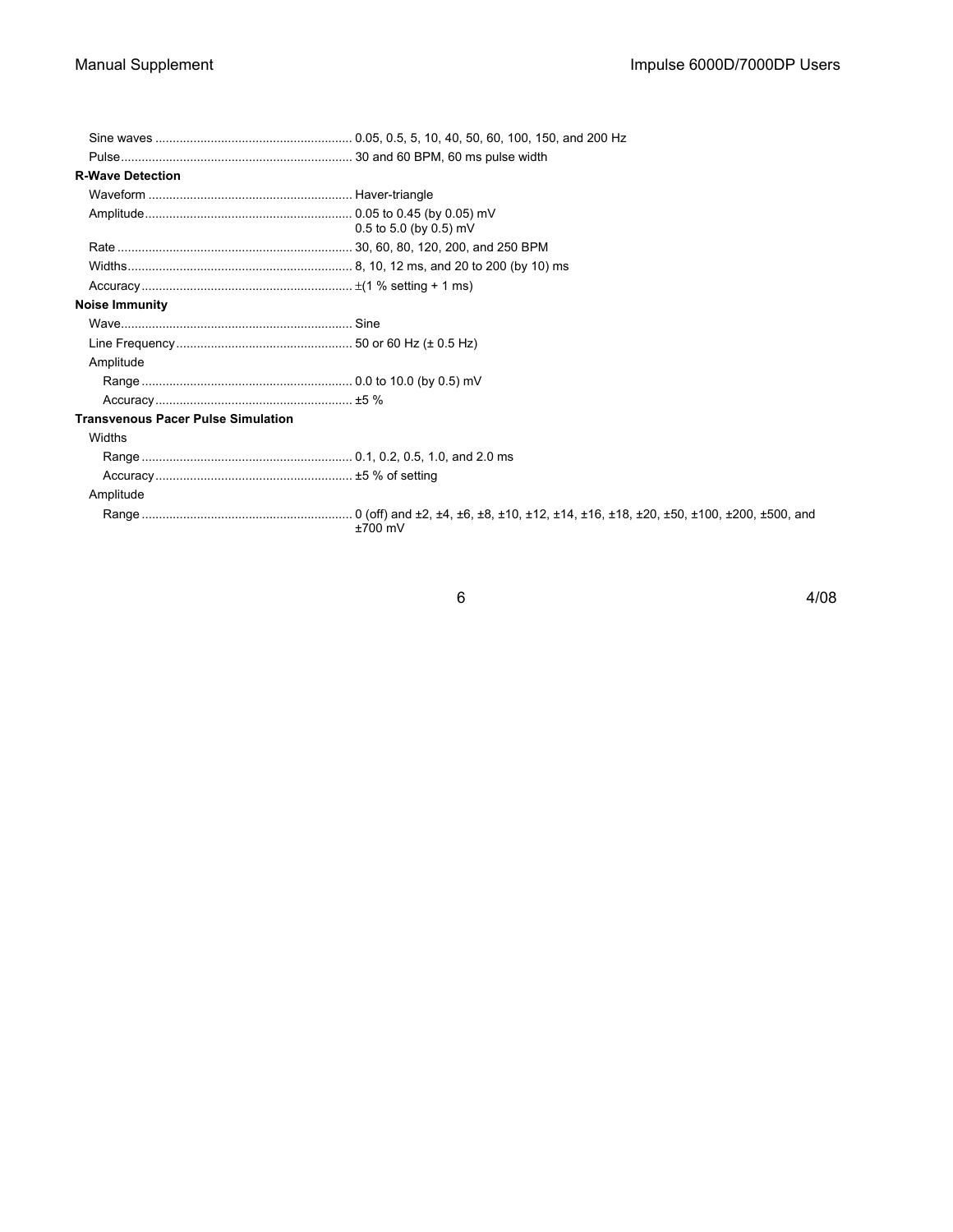#### Impulse 6000D/7000DP Users Manual Supplement

Accuracy ......................................................... ±(10 % of setting + 0.2 mV)

Amplitude of Transvenous Pacer Pulse Simulation signals relative to amplitude setting (in percent)

Lead II reference

| ∟ead #    |      |          | Ш          | V <sub>1</sub> | $\sqrt{2}$ | V3      | V4      | V5      | V6      |
|-----------|------|----------|------------|----------------|------------|---------|---------|---------|---------|
| Ref. Amp. | 67 % | %<br>100 | $\%$<br>33 | %<br>67        | %<br>67    | %<br>67 | 67<br>% | 67<br>% | %<br>67 |

Lead I reference

| $\textcolor{red}{\textsf{\small -ead}}$ # |     |     | Ш  |     | $\sqrt{2}$ | $\sqrt{2}$<br>ັ | 74  | V5  | V6  |
|-------------------------------------------|-----|-----|----|-----|------------|-----------------|-----|-----|-----|
| Ref. Amp.                                 | %   | %   | %  | %   | %          | %               | 100 | %   | %   |
|                                           | 100 | 150 | 50 | 100 | 100        | 100             | %.  | 100 | 100 |

#### **Arrhythmia Selections**

Pacer Interactive (Transcutaneous pacer, Impulse 7000DP only)

Demand .......................................................... 30 to 360 (by 1) BPM

Asynchronous

Non-Capture

Non-Function

Threshold (Interactive pacing simulation only)10 to 250 (by 10) mA

Supraventricular

Atrial Fibrillation Coarse

Atrial Fibrillation fine

Atrial Flutter

Sinus Arrhythmia

Missed Beat

Atrial Tachycardia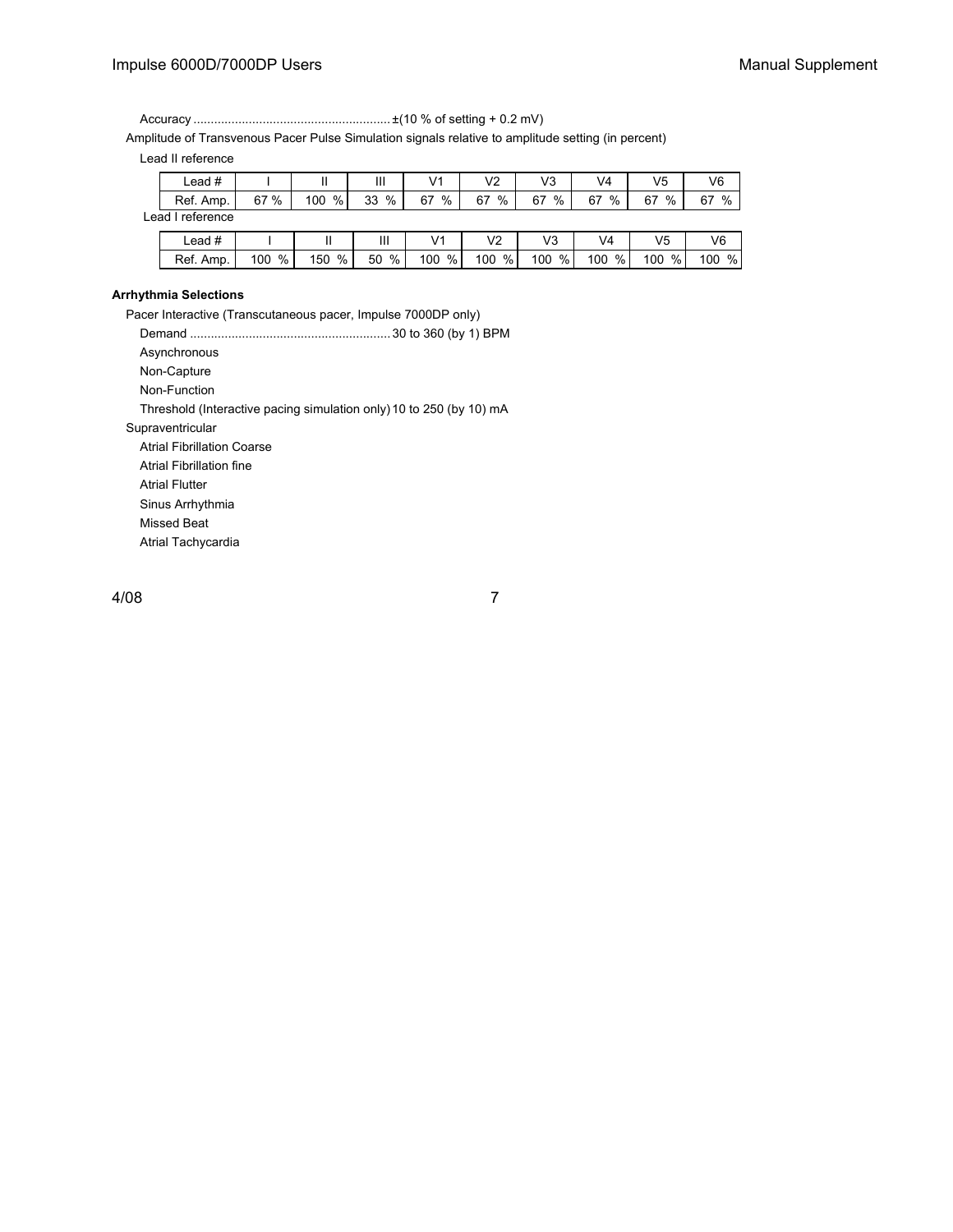## **Change #2**

### On page 12, prior to *Analyzing Pacemakers (7000DP only)*, add the following section:

### *SCOPE OUTPUT*

Each time a defibrillator is fired into the Analyzer during an active defibrillator test, a delayed representation of the defibrillator pulse is sent to the Scope Output jack on the rear panel of the Analyzer. The Scope Output is an isolated signal and should not present any problems when connected to the input of an oscilloscope.

To assist with the displaying of the defibrillator pulse, synchronizing marker pulses appear on the scope output jack along with the defibrillator pulse. Table 3A list these markers and describes their purpose.

| Marker     | <b>Pulse Characteristics</b> | <b>Purpose</b>                                                                                                                                                               |
|------------|------------------------------|------------------------------------------------------------------------------------------------------------------------------------------------------------------------------|
| Defib fire | $+2$ V, 50 ms                | Indicates when the defibrillator was fired.                                                                                                                                  |
| Ranging    | $-4$ V, 0.4 ms, 1 ms apart   | Indicates the scaling used to output the pulse image:                                                                                                                        |
|            |                              | 1 pulseeach volt out equals 80 volts pulse amplitude.<br>2 pulseseach volt out equals 400 volts pulse amplitude.<br>3 pulseseach volt out equals 2000 volts pulse amplitude. |

### **Table 3A. Synchronizing Marker Pulses**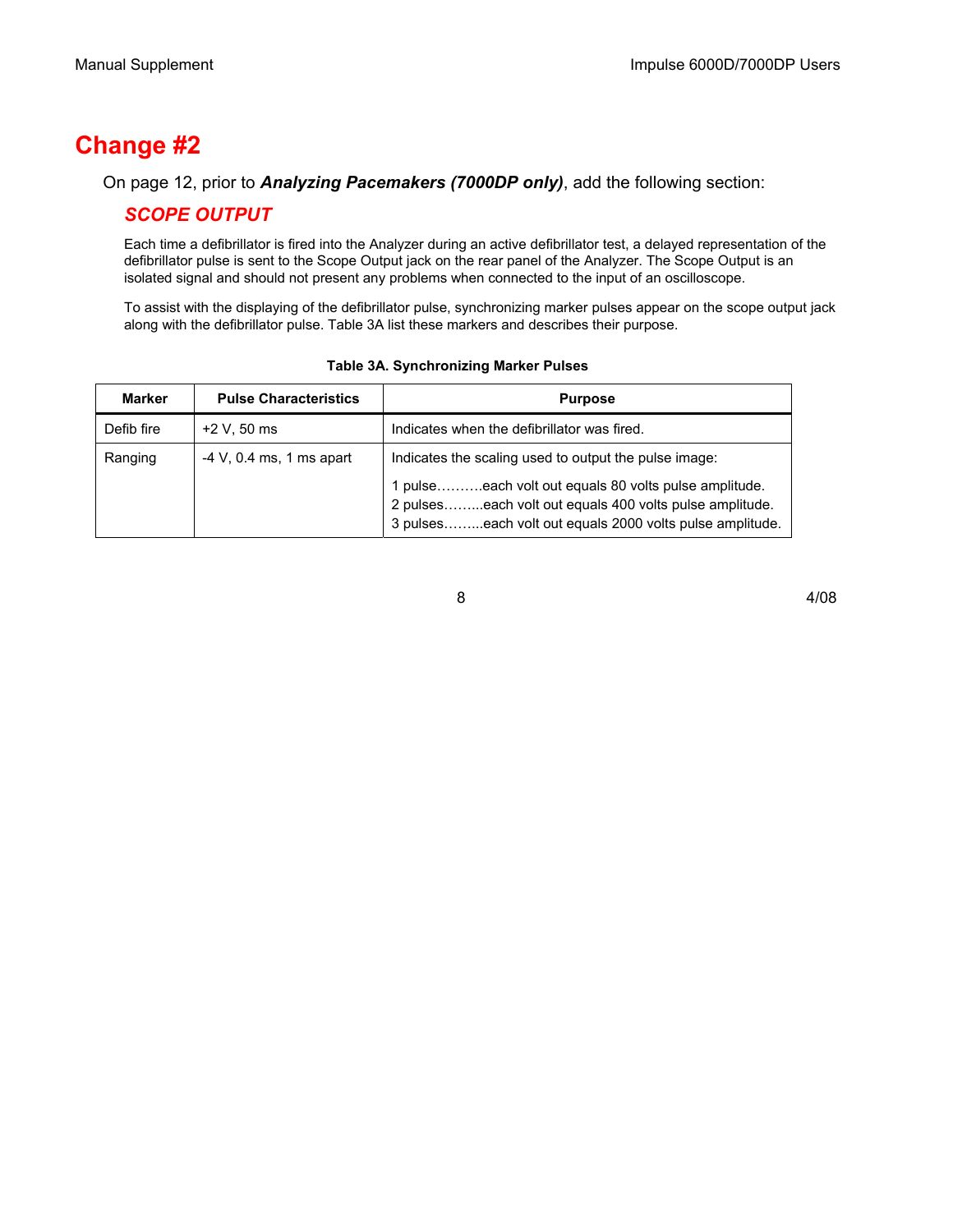| Pulse<br>playback | $+4$ V, 1 ms pulse                                                                                                         | Start of defibrillator pulse playback [1] |  |  |  |  |
|-------------------|----------------------------------------------------------------------------------------------------------------------------|-------------------------------------------|--|--|--|--|
|                   | [1] Pulse playback includes 0.4 ms before the pulse was detected and therefore displays any early<br>transitional signals. |                                           |  |  |  |  |

Use the synchronizing marker pulses to display specific information from the Scope Output signal. To see when the defibrillator fires, set the oscilloscope trigger level to +2 V. To get the ranging information, set the oscilloscope to trigger on the -4 V markers. To ignore the ranging information and see only the defibrillator pulse, set the oscilloscope to trigger on levels above +2 volts.

On page 26, prior to *Controlling the Analyzer Remotely*, add the following section:

### *Setting the ECG Reference Lead*

ECG signal amplitude is set by designating either lead I or lead II as the reference lead. Lead II is the default selection. To change the reference lead, do the following:

Press Θ to reveal the main setup menu. Next press the softkey labeled **More** for additional setup selections. Press the softkey labeled **ECG Ref Lead** to toggle between lead I and lead II. Once the reference lead is set, press the softkey labeled **Back** or one of the other functions to store the selection in non-volatile memory.